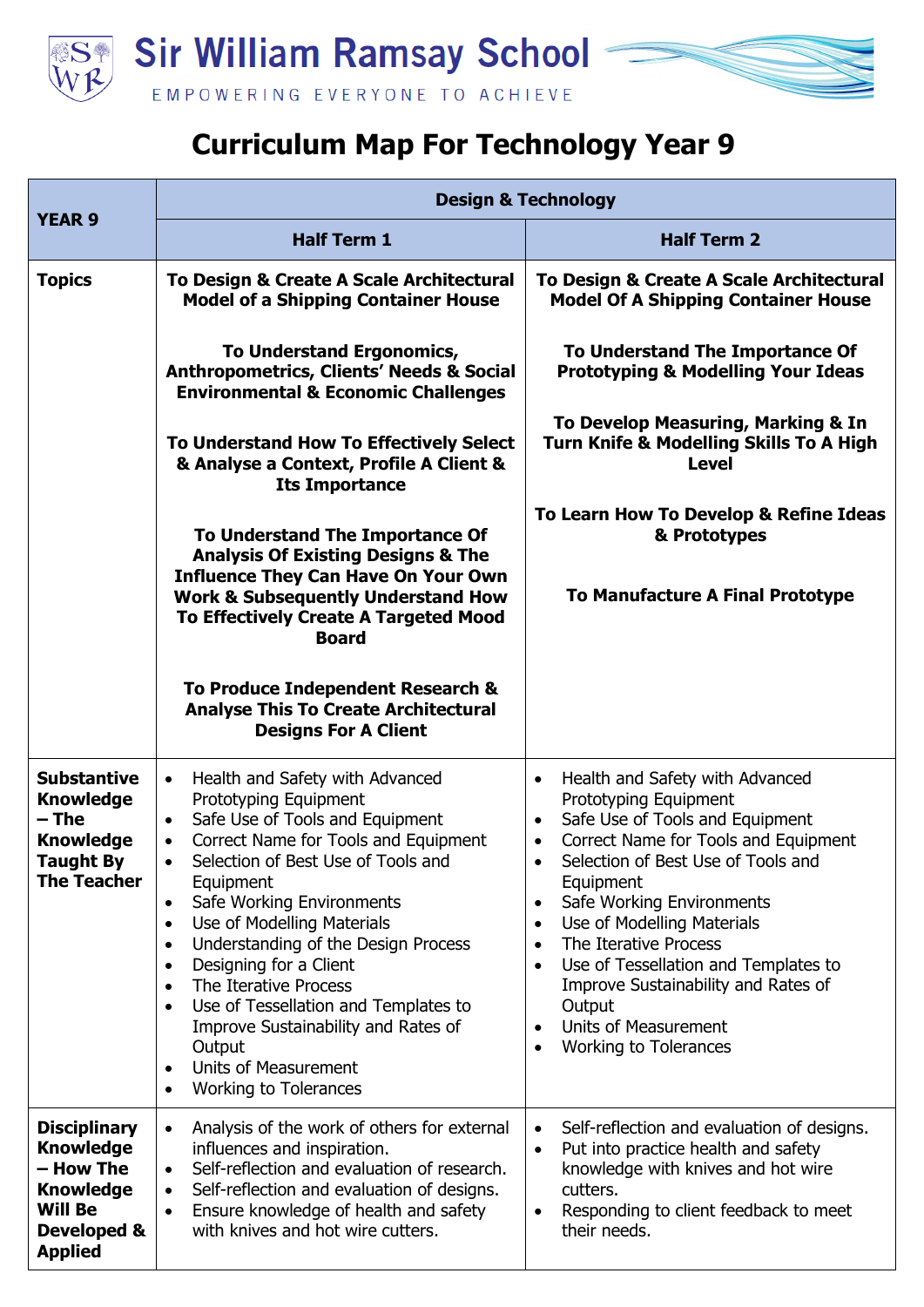|                                                    | Responding to client feedback to meet<br>$\bullet$<br>their needs.<br>Understand the impact of mixed materials<br>$\bullet$<br>on the environment materials compared to<br>natural materials.<br>Plan for the incorporation of CAD elements<br>$\bullet$<br>into handmade models.                                                                                                                                        | Model being mindful of the impact of<br>$\bullet$<br>mixed materials on the environment<br>materials compared to natural materials<br>Incorporation of CAD elements into<br>$\bullet$<br>handmade models.                                                                                                                                                           |
|----------------------------------------------------|--------------------------------------------------------------------------------------------------------------------------------------------------------------------------------------------------------------------------------------------------------------------------------------------------------------------------------------------------------------------------------------------------------------------------|---------------------------------------------------------------------------------------------------------------------------------------------------------------------------------------------------------------------------------------------------------------------------------------------------------------------------------------------------------------------|
| <b>Skills</b>                                      | Developing students' skills and changing<br>$\bullet$<br>the way students approach their work<br>from a pre-defined project to a GCSE style<br>contextual challenge project. This<br>develops the students research skills.<br>Understanding of the needs of others and<br>$\bullet$<br>helping them to consider user-centred<br>design as well as gain an understanding of<br>the real-world iterative design approach. | Students develop their design and<br>$\bullet$<br>modelling skills; they are able to use a<br>vast range of modelling materials and use<br>information identified at this stage to be<br>able to select the most appropriate<br>materials for their final prototype.<br>Students further develop their prototyping<br>$\bullet$<br>skills to product a scale model. |
| <b>Links To</b><br><b>Prior</b><br><b>Learning</b> | Combining workshop skills from Year 7<br>$\bullet$<br>with CAD skills from Year 8 to develop the<br>ability to craft high quality accurate<br>prototypes rather than 'final pieces'.<br>Measuring to tolerances.<br>$\bullet$<br>Designing for a client.<br>$\bullet$                                                                                                                                                    | Combining workshop skills from Year 7<br>$\bullet$<br>with CAD skills from Year 8 to develop the<br>ability to craft high quality accurate<br>prototypes rather than 'final pieces'.<br>Measuring to tolerances.<br>$\bullet$<br>Designing for a client.                                                                                                            |
| Literacy/<br><b>Numeracy</b>                       | Literacy: research skills, being able to<br>$\bullet$<br>develop detailed design specification which<br>has been concluded from research.<br>Numeracy: accuracy of measuring and<br>$\bullet$<br>marking, tolerances and use of scale.                                                                                                                                                                                   | Literacy: research skills, being able to<br>$\bullet$<br>develop detailed design specification which<br>has been concluded from research.<br>Numeracy: accuracy of measuring and<br>$\bullet$<br>marking, tolerances and use of scale.                                                                                                                              |
| <b>Cross</b><br><b>Curricular</b>                  | Sustainability of materials and lifecycle<br>assessment.<br>Use of mathematical modelling.<br>English language when analysing and self-<br>reflecting.<br>Knife skills in Food Tech.                                                                                                                                                                                                                                     | Sustainability of materials and lifecycle<br>$\bullet$<br>assessment.<br>Use of mathematical modelling.<br>English language when analysing and self-<br>reflecting.<br>Knife skills in Food Tech.<br>$\bullet$                                                                                                                                                      |
| <b>Assessment</b>                                  | Ongoing assessment of PowerPoint<br>$\bullet$<br>projects and teacher observations of<br>practical skills.                                                                                                                                                                                                                                                                                                               | Ongoing assessment of PowerPoint<br>$\bullet$<br>projects, teacher observations of practical<br>skills: including design, and CAD skills.<br>Self-evaluation of measuring, marking and<br>$\bullet$<br>cutting skills using laser cut templates for<br>comparison.                                                                                                  |

| <b>YEAR 9</b> | <b>FOOD</b>                                                                                                                                                                                                                                                             |                                                                                                                                                                              |
|---------------|-------------------------------------------------------------------------------------------------------------------------------------------------------------------------------------------------------------------------------------------------------------------------|------------------------------------------------------------------------------------------------------------------------------------------------------------------------------|
|               | <b>Half Term 1</b>                                                                                                                                                                                                                                                      | <b>Half Term 2</b>                                                                                                                                                           |
| <b>Topics</b> | To Understand Bacteria & Effects Of<br><b>Food Poisoning</b><br>To Build On Knowledge & Understanding<br>Of Nutrition, The Importance Of<br><b>Micronutrients In The Diet &amp; How</b><br><b>Nutritional Needs &amp; Requirements</b><br><b>Change Throughout Life</b> | <b>To Continue To Develop Some More</b><br><b>Complex Practical Skills To Include The</b><br><b>Food Science Behind Making Chelsea</b><br><b>Buns &amp; A Bechamel Sauce</b> |
|               |                                                                                                                                                                                                                                                                         | <b>Pastry Making Skills To Create A Quiche</b><br><b>Pasta Making &amp; Shaping</b>                                                                                          |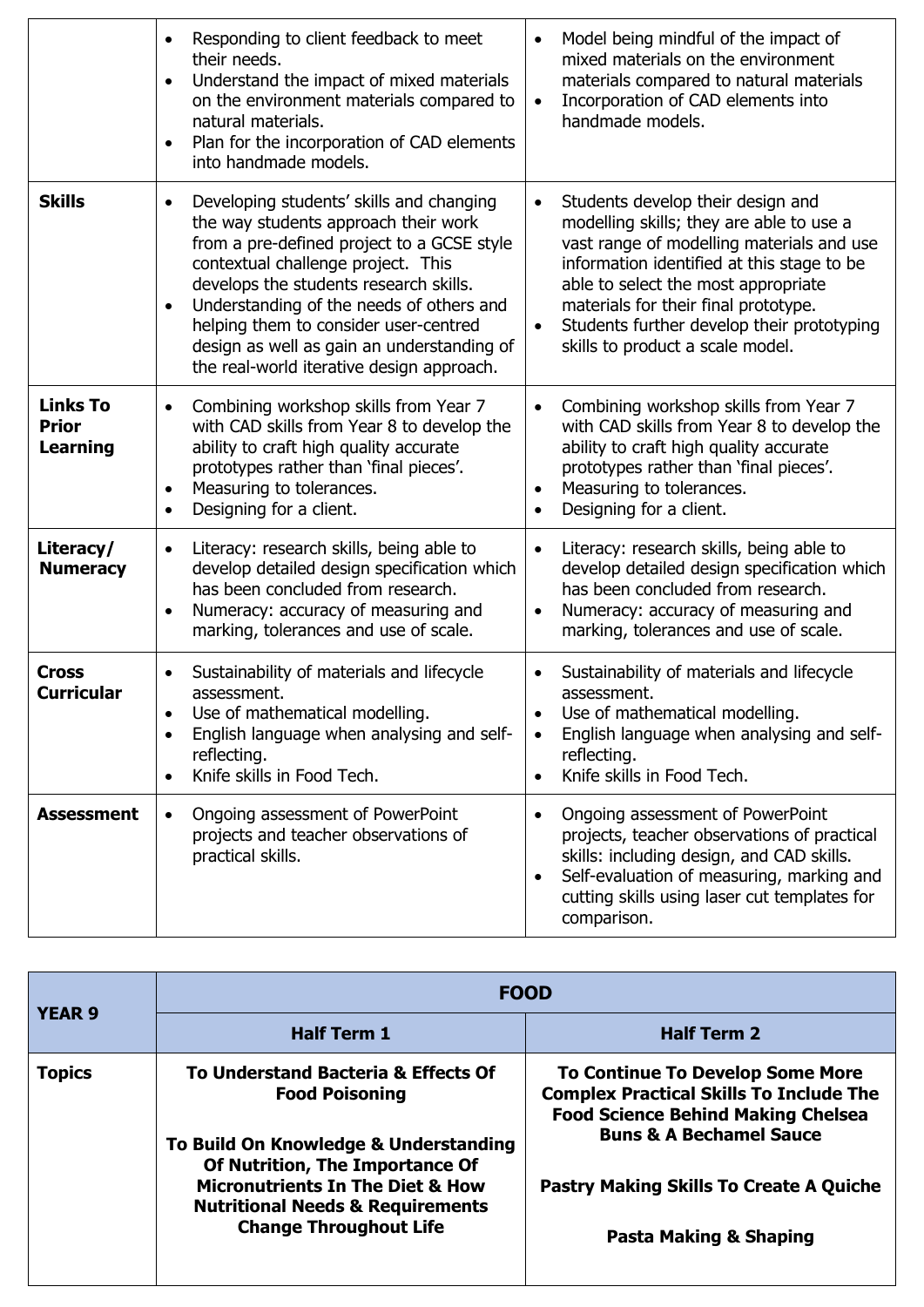|                                                                                                                             | <b>To Cook Healthy Balanced Meals That</b><br><b>Follow The Eatwell Guide</b>                                                                                                                                                                                                                                                                                                                                                                                                                                                                                                                                                                                                                                                                                                   | <b>To Learn About Food Choice</b>                                                                                                                                                                                                                                                                                                                                                                                                                                                                                                                    |
|-----------------------------------------------------------------------------------------------------------------------------|---------------------------------------------------------------------------------------------------------------------------------------------------------------------------------------------------------------------------------------------------------------------------------------------------------------------------------------------------------------------------------------------------------------------------------------------------------------------------------------------------------------------------------------------------------------------------------------------------------------------------------------------------------------------------------------------------------------------------------------------------------------------------------|------------------------------------------------------------------------------------------------------------------------------------------------------------------------------------------------------------------------------------------------------------------------------------------------------------------------------------------------------------------------------------------------------------------------------------------------------------------------------------------------------------------------------------------------------|
|                                                                                                                             | The Importance Of Seasonal Foods &<br><b>How This Impacts Health &amp; The</b><br><b>Environment</b>                                                                                                                                                                                                                                                                                                                                                                                                                                                                                                                                                                                                                                                                            |                                                                                                                                                                                                                                                                                                                                                                                                                                                                                                                                                      |
|                                                                                                                             | <b>Bread Making</b>                                                                                                                                                                                                                                                                                                                                                                                                                                                                                                                                                                                                                                                                                                                                                             |                                                                                                                                                                                                                                                                                                                                                                                                                                                                                                                                                      |
|                                                                                                                             | To Consider The Ways We Can Use<br><b>Sensory Evaluation In The Food Industry</b>                                                                                                                                                                                                                                                                                                                                                                                                                                                                                                                                                                                                                                                                                               |                                                                                                                                                                                                                                                                                                                                                                                                                                                                                                                                                      |
| <b>Substantive</b><br><b>Knowledge</b><br>– The<br><b>Knowledge</b><br><b>Taught By</b><br><b>The Teacher</b>               | Understand about food poisoning bacteria<br>$\bullet$<br>and how temperature controls the growth<br>of bacteria.<br>Health and safety in the kitchen.<br>$\bullet$<br>Know what a micronutrient is, its sources<br>$\bullet$<br>and functions in the body.<br>Cook a variety of family meals using a<br>$\bullet$<br>range of culinary skills.<br>Plan and make a nutritional meal suitable<br>for a specific target group.<br>Best use of equipment and safe use of the<br>$\bullet$<br>oven.<br>Bread making skills and the understanding<br>$\bullet$<br>the term fermentation.<br>Know about seasonal food that is grown<br>locally.<br>Know how to evaluate food using sensory<br>٠<br>testing techniques.                                                                 | Learn how to make shortcrust pastry and<br>how it is used.<br>Make a roux sauce and understand the<br>scientific term gelatinisation.<br>Know how to make homemade pasta and<br>$\bullet$<br>use the pasta machine. Shape pasta into<br>different forms.<br>Make a rich bread dough and shape into a<br>speciality product.<br>Know the concept behind caramelisation.<br>Understanding of food choice.<br>$\bullet$<br>Consider different cultures and cuisines<br>and identify ingredients and recipes from a<br>range of international countries. |
| <b>Disciplinary</b><br><b>Knowledge</b><br>– How The<br><b>Knowledge</b><br><b>Will Be</b><br>Developed &<br><b>Applied</b> | Analysis of the work of others for<br>inspiration through research.<br>Self-reflection and evaluation of skills.<br>Impact of nutritional knowledge and why<br>$\bullet$<br>eating a range of micronutrients is<br>beneficial for health.<br>How different dietary requirements change<br>$\bullet$<br>throughout life and responding to this<br>through meal planning.<br>Responding to peer assessment and<br>evaluation through sensory testing. How<br>this affects future outcomes. Consider<br>how the food industry can use sensory<br>testing to make improvements.<br>Apply knowledge to own health and diet<br>$\bullet$<br>when purchasing food for yourself and<br>others.<br>The impact of eating seasonal and<br>$\bullet$<br>homegrown foods on the environment. | Analysis of the work of others for<br>inspiration through research.<br>Relating to different countries and cultures<br>and finding out through research how to<br>prepare and cook traditional international<br>dishes.<br>Responding to peer assessment and<br>$\bullet$<br>evaluation through sensory testing.<br>Self-reflection and evaluation of research,<br>$\bullet$<br>planning, skills and evaluation.<br>Use knowledge learnt about how<br>$\bullet$<br>commodities react in cooking processes to<br>inform future outcomes.              |
| <b>Skills</b>                                                                                                               | Students are given the opportunity to<br>make a healthy family meal and learning<br>how to adapt recipes to meet the<br>nutritional needs of a specific person.<br>They will start to use the 12 skills ready<br>$\bullet$<br>for GCSE Food preparation. This will<br>include food presentation skills.<br>They will develop research skills to find                                                                                                                                                                                                                                                                                                                                                                                                                            | Students will learn about fermentation in<br>bread making and gelatinisation of starch<br>in making a bechamel sauce.<br>They will analyse how we make informed<br>$\bullet$<br>food choices and how this is changing over<br>time.<br>Students will develop and show case the<br>skills they have learnt over KS3 to                                                                                                                                                                                                                                |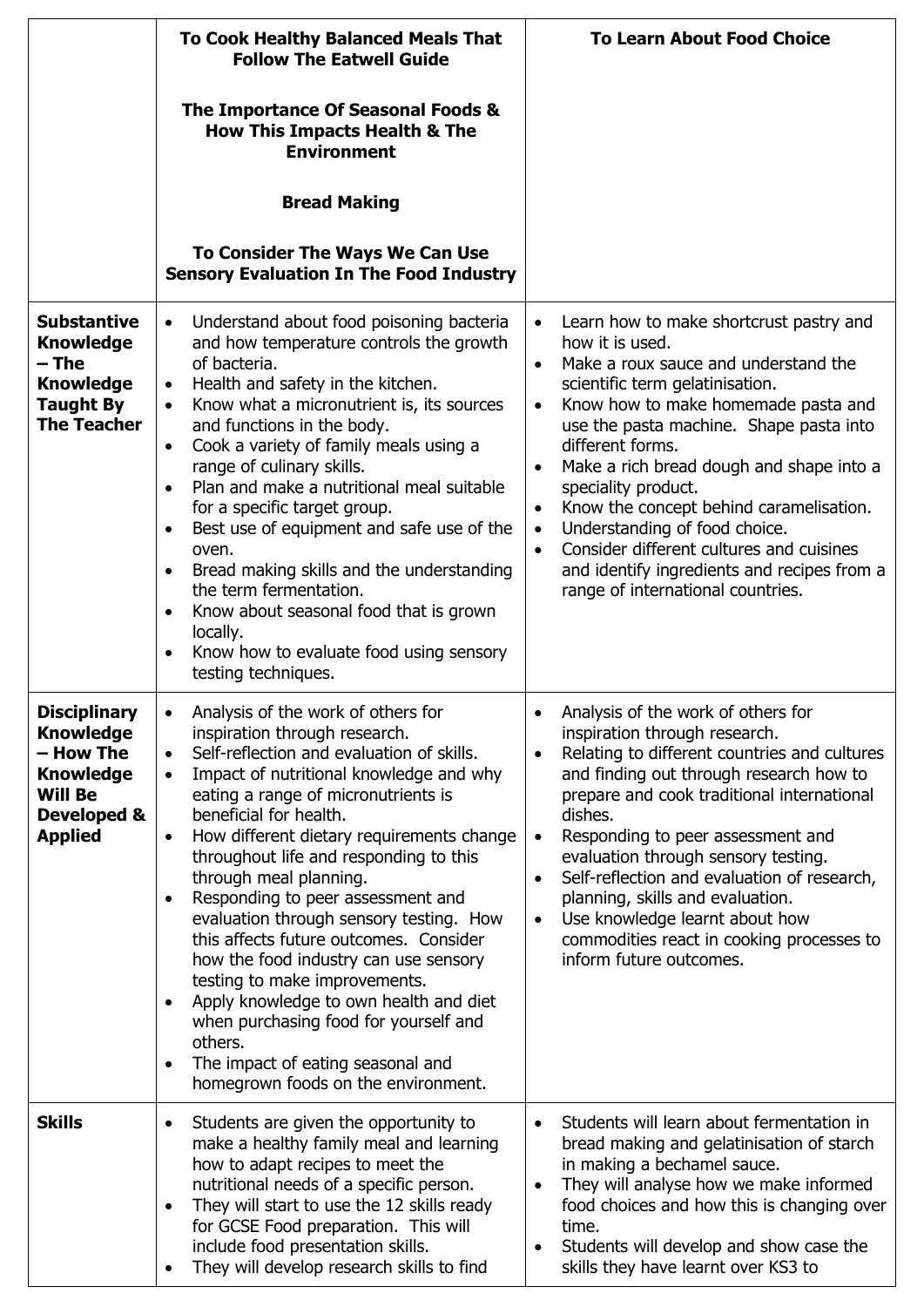|                                             | seasonal foods and select a recipe to make<br>either a soup, jam or chutney.<br>They will discover by taste testing how<br>$\bullet$<br>food can be evaluated and improved.                                                                                                                                             | research, plan and make a dish from any<br>international cuisine.                                                                                                                                                                                  |
|---------------------------------------------|-------------------------------------------------------------------------------------------------------------------------------------------------------------------------------------------------------------------------------------------------------------------------------------------------------------------------|----------------------------------------------------------------------------------------------------------------------------------------------------------------------------------------------------------------------------------------------------|
| <b>Links To</b><br><b>Prior</b><br>Learning | Most students will have completed 2 terms<br>$\bullet$<br>of Food in Years 7 and 8. Year 9 will build<br>on the practical skills learnt and use more<br>complex skills in the dishes they make.<br>Links to the Eatwell guide, macro nutrients<br>$\bullet$<br>and healthy eating learnt in Years 7 and 8.              | The students will build on their confidence<br>and knowledge and practical skills to<br>prepare, cook and present an international<br>dish.<br>Research skills.<br>$\bullet$                                                                       |
| Literacy/<br><b>Numeracy</b>                | Numeracy - weighing, measuring, ratio<br>and proportion.<br>Literacy - reading recipes and research<br>skills.<br>Using subject specific terminology in<br>written work.                                                                                                                                                | Numeracy – weighing, measuring, ratio<br>and proportion.<br>Literacy - reading recipes and research<br>skills.<br>Using subject specific terminology in<br>written work.                                                                           |
| <b>Cross</b><br><b>Curricular</b>           | PSHE - healthy eating and lifestyle<br>$\bullet$<br>choices. Learning the skills for the wider<br>world.<br>Science - the human body and nutrition.<br>$\bullet$<br>P.E. - Healthy mind and body relating to<br>$\bullet$<br>diet and exercise.<br>Geography - impact of food on the<br>environment and global warming. | PSHE - healthy eating and lifestyle<br>$\bullet$<br>choices. Learning the skills for the wider<br>world.<br>Culture and tradition in international<br>$\bullet$<br>cuisine.                                                                        |
| <b>Assessment</b>                           | Interactive quiz on bacteria and Nutrition.<br>$\bullet$<br>Teacher observation of practical skills.<br>$\bullet$<br>Teacher evaluation of nutritional task.                                                                                                                                                            | Teacher observation of practical skills.<br>$\bullet$<br>Practical assessment task comprising using<br>$\bullet$<br>research, planning, and making of a dish<br>from an international cuisine.<br>End of term multiple choice and written<br>test. |

| <b>YEAR 9</b>                                                                                          | <b>TEXTILES</b>                                                                                                                                                                                                                                                                                                                                                                          |                                                                                                                                                                                                                                                                        |
|--------------------------------------------------------------------------------------------------------|------------------------------------------------------------------------------------------------------------------------------------------------------------------------------------------------------------------------------------------------------------------------------------------------------------------------------------------------------------------------------------------|------------------------------------------------------------------------------------------------------------------------------------------------------------------------------------------------------------------------------------------------------------------------|
|                                                                                                        | <b>Half Term 1</b>                                                                                                                                                                                                                                                                                                                                                                       | <b>Half Term 2</b>                                                                                                                                                                                                                                                     |
|                                                                                                        | <b>Students Produce A Phone Pillow</b><br>This Allows Them To Develop Confidence<br><b>While Using The Sewing Machine &amp;</b><br><b>Improve Accuracy While Sewing</b><br>This Is Followed By An Introduction To<br>Art Textiles Where Students Explore A<br><b>Range Of Embellishment Techniques</b><br><b>Before Designing A Product Inspired By</b><br><b>Creatures and Critters</b> | <b>The Second Half Term Provides</b><br><b>Opportunities For Students To Develop</b><br><b>Their Creativity Through Using A</b><br><b>Combination Of Embellishment</b><br><b>Techniques To Complete A Unique</b><br><b>Design</b><br><b>Independence Is Encouraged</b> |
| <b>Substantive</b><br><b>Knowledge</b><br>– The<br><b>Knowledge</b><br>Taught By<br><b>The Teacher</b> | The different types of embellishment.<br>$\bullet$<br>Health and safety in the workshop<br>$\bullet$<br>Safe use of tools.<br>$\bullet$<br>Correct name for tools and equipment.<br>$\bullet$<br>Selection of best use of tools and<br>equipment.<br>Safe working environments.                                                                                                          | Smart textiles.<br>Health and safety in the workshop.<br>$\bullet$<br>Safe use of tools.<br>$\bullet$<br>Correct name for tools and equipment.<br>Selection of best use of tools and<br>equipment.<br>Safe working environments.                                       |